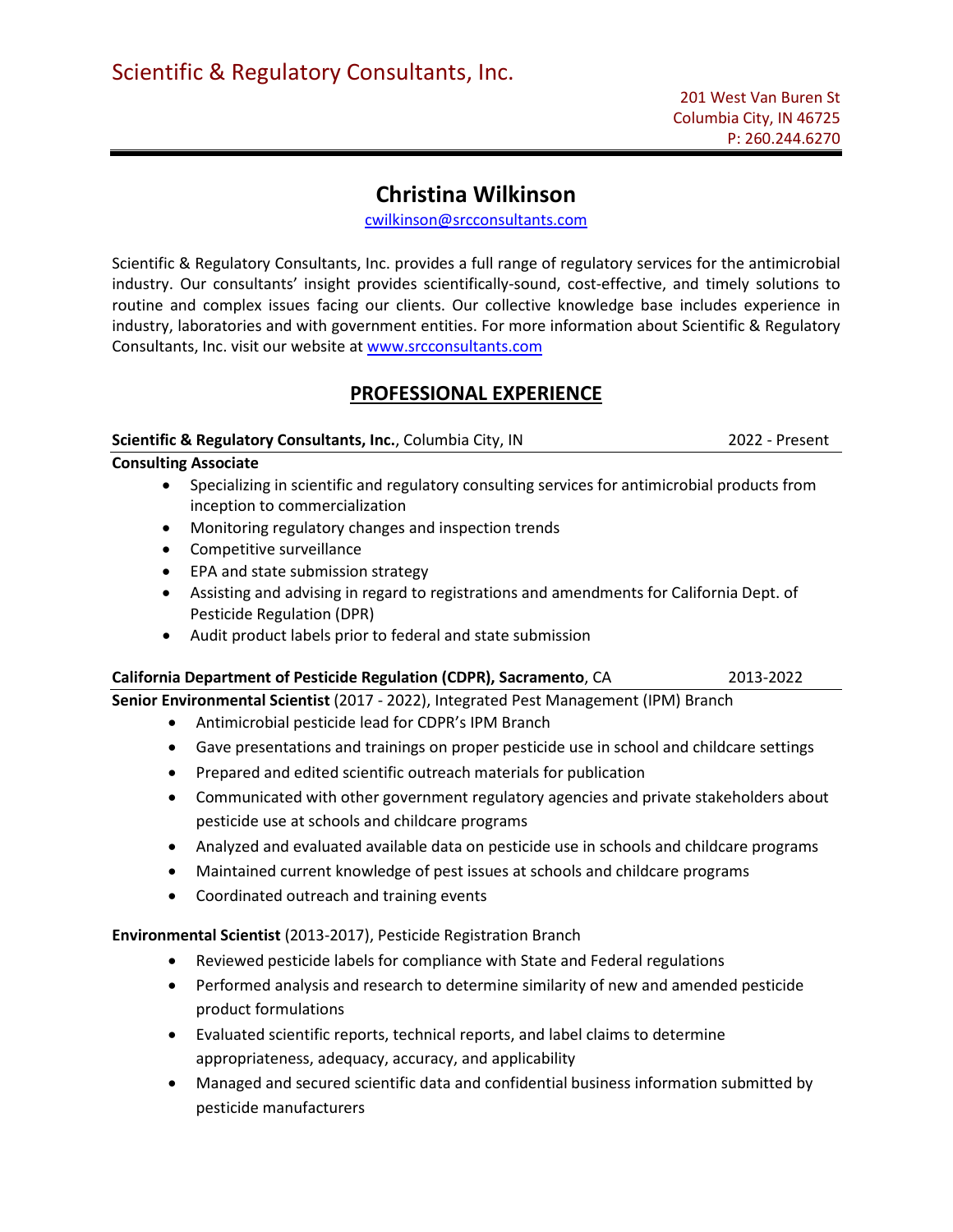- Resolved complex problems and made decisions regarding the need for additional scientific tests and data to support the registration of pesticide products
- Acted as a liaison between the DPR Registration Branch, the DPR Evaluation Branch, pesticide manufacturers, and other government agencies by providing technical and scientific consultative advice regarding the pesticide registration process and the conduct of scientific studies
- Gave presentations to CDPR staff and pesticide registrants about different aspects of the registration process

## **Vista Analytical Laboratory, Inc.**, El Dorado Hills, CA 1998-2013 1998-2013

## **Associate Chemist**

- Supervised sample preparation in the air toxics lab, bio-lab, and soil/water lab
- Researched and developed new preparatory methods for emerging contaminants
- Investigated preparatory methods to improve lab efficiency and quality
- Researched regulations to ensure adherence to NELAP standards
- Updated and maintained laboratory SOPs
- Participated in the hiring and training of new employees
- Routinely communicated with clients to ensure the quality of work met their needs

# **EDUCATION**

B.S. Biological Sciences, University of California at Davis; 1998

# **PROFESSIONAL DEVELOPMENT**

## **U.S. Environmental Protection Agency (EPA)**

Aerosol Treatment Devices & Ozone Disinfection; 8/21 Electrostatic Sprayers and Foggers for Disinfectant Application; 7/21 UV-C Devices and Methods for Surface Disinfection; 1/21 Long Lasting Disinfectants; 8/20

## **American College of Medical Toxicology**

 Disinfecting Devices and Best Practices; 9/21 Disinfection/Sterilization: A Primer with a Focus on Use in Healthcare Facilities; 12/20

## **California Department of Pesticide Regulation (DPR)**

 Disinfectant and Antimicrobial Data Requirements; 3/21 Disinfectants and Antimicrobial Pesticides – Impacts to the Pesticide Registration Branch; 3/21 Disinfectants and Emerging Viral Pathogens: Registration and Evaluation Update; 3/21 Human Health Assessment: How to Evaluate Pesticide Risk; 3/16